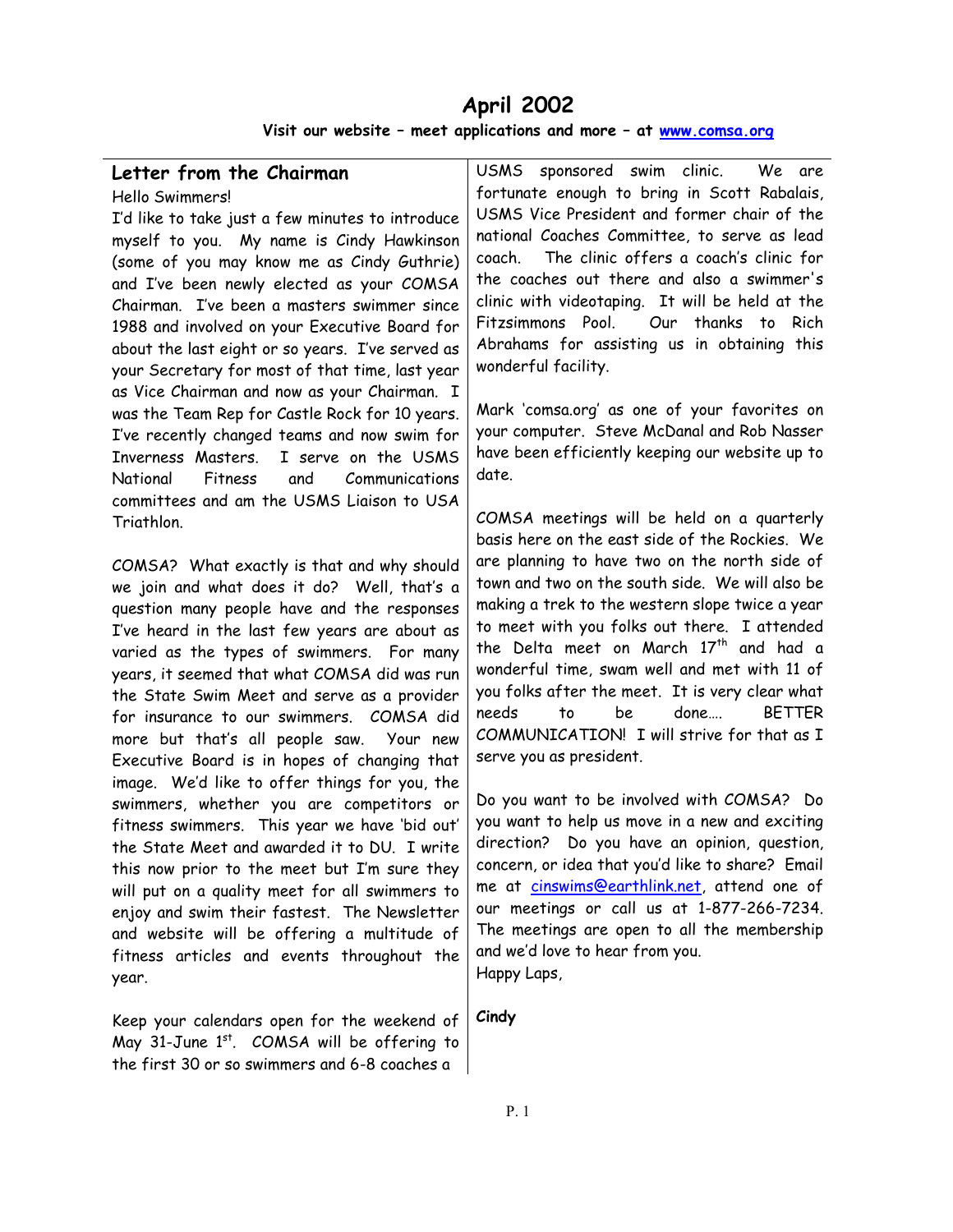## **Maui Channel Relay Swim**

From Tiffany Forbes

Saturday, August 31 is the Maui Channel Relay swim. This is a 6-person relay (though it can, and has, been soloed) from Lanai to Maui. Each team secures a boat for the event. Typically, your boat will pick you up on the shore in Lahaina early in the morning. You cruise over to Lanai, where your first swimmer begins on the beach. Each swimmer swims a 30-minute leg, followed by 10-minute rotations until you finish on the shore in Maui (near Kaanapali and Lahaina). The info for this race is not yet up on-line.

On Monday (Labor Day), is the Waikiki 2.4 mile Rough Water Swim. It is a 2.4 mile swim that begins near the New Otani hotel, and finishes at the host hotel, the Rainbow Hilton. The entry fee is a mere \$15. More info can be obtained at [www.rwswim.com,](http://www.rwswim.com/) or search under Hawaii Swimming events.

I am planning to take up to two boats (12 swimmers) from RallySport. I will assist swimmers with travel arrangements lodging, and boat rentals for the swim. I plan to arrive in Maui no later than August 26th, but will be leaving late on Labor Day to return.

I am happy to put together more teams from around the state. IF full teams wish to enter, that's fine. If individual swimmers wish to participate, but do not have a team, I will do my best to put RMM teams together. People can e-mail me at **tfswim@aol.com**, or call 303-449-4800, extension 388.

Come swim in Maui this summer!

Regards, Tiffany Forbes

# **Chatfield starts May 25th.**

#### From Dennis West

We will be able to swim Tuesday and Thursday Nights 4:30 pm to 7:30 p.m and Saturdays 7:30 am to 10:00 pm. This goes through the month of September.

THE BASIC RULES FOR SWIMMING AT CHATFIELD ARE:

- 1. Never swim alone!
- 2. Swimming is by permit only! (a permit has been granted to the Colorado Masters Swimming Association (COMSA))
- 3. Per permit: You MUST be a current United States Masters Swimming (USMS)/COMSA member.
- 4. On Saturdays, you MUST register at the check-in table before swimming.
- 5. Only swim at the designated times.
- 6. You must swim from and in the designated swim areas.
- 7. For additional safety please wear a brightly colored swim cap (yellow, orange, white, red etc.)
- 8. PARK ONLY IN KINGFISHER PARKING LOT! DO NOT PARK ON THE SIDE OF ROAD OR SMALL LOT BY THE POND
- 9. Please be aware and respect other users of the area including Fisherman, Scuba training, Dog training etc. etc.

We lost our Saturdays privileges because of a few people. Please help us enforce these rules so that we can continue to utilize the gravel pond.

**=>** We need volunteers for Saturday swimmer checkin as well as volunteers for the Long Distance Swim Committee. Contact Dennis West at [ironman8x@yahoo.com](mailto:ironman8x@yahoo.com).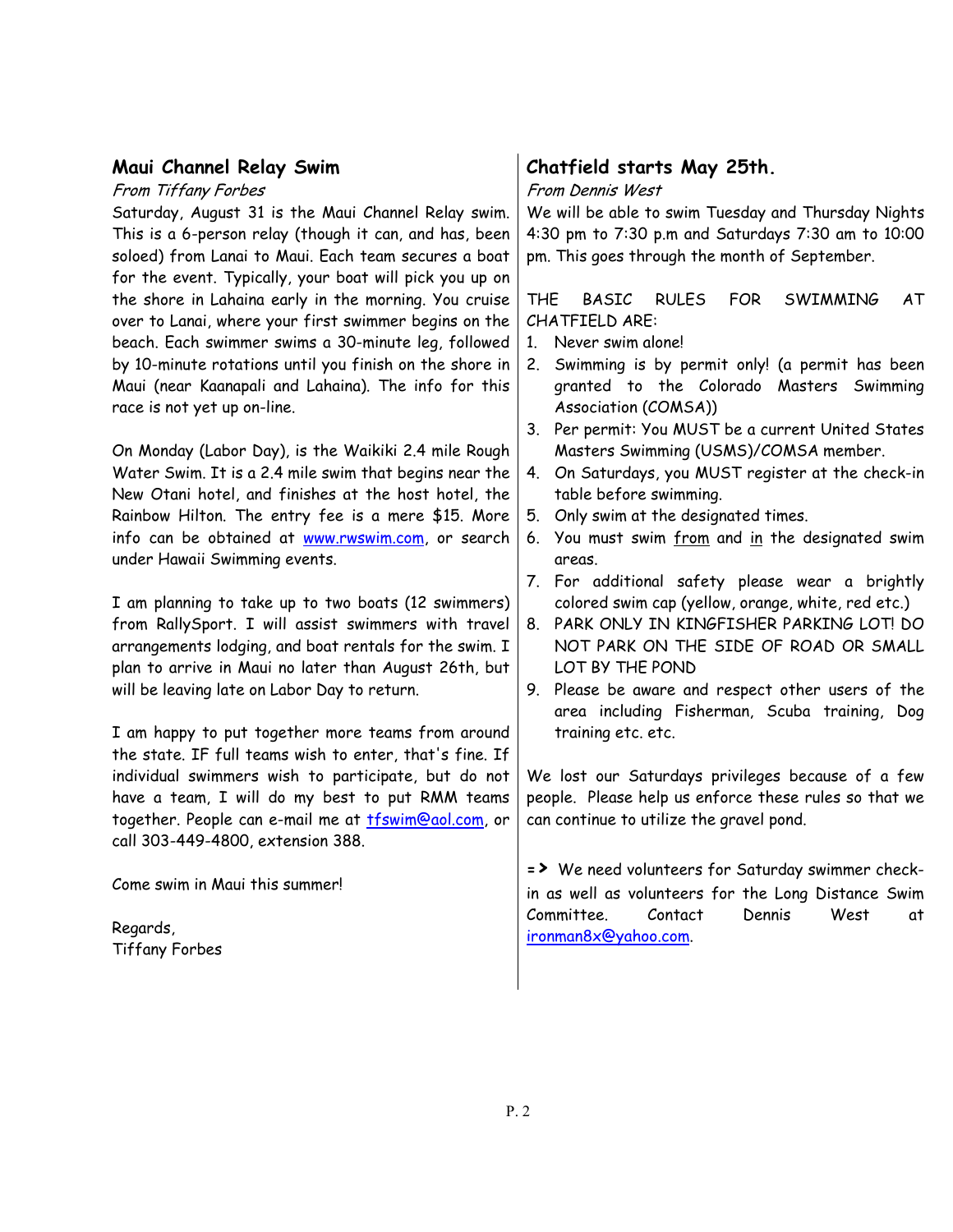# **Looking for a volunteer…**

Hi folks!

Cindy here...the nominating committee is in search of a volunteer for the position of COMSA Secretary. The job is not difficult (I did it for nearly 8 years). This year we intend on only having 4 team rep meetings on the east side of the Rockies and two (optional to all exec. members) on the western slope. Executive meetings will be called as necessary but we'll try to handle all the exec. business at the same time as the team rep meetings. Having a laptop at the meetings helps a great deal but is not necessary (for years I took shorthand notes!) Men....this is not exclusively a 'Ladies job'...now that we all have computers, typing is natural for all of us! :) Minutes are mailed out to all team reps. Jack provides you with labels and you are reimbursed for your postage and copying costs.

Please let me know if you'd be interested. Cindy

## **Swim Faster – without swimming more**  By Rick Curl

**\_\_\_\_\_\_\_\_\_\_\_\_\_\_\_\_\_\_\_\_\_\_\_\_\_\_\_\_\_** 

#### InsideTRIATHLON, April 2002

Even if you're an Olympic swimmer whose only job is to train, you won't be successful unless you make the most of every training minute. Quality always beats quantity. Here are a few keys to doing just that.

First, be consistent. It's better to swim three times a week, 52 weeks a year, than it is to swim five times a week most weeks and zero times every fourth or fifth week. Second, put technique first. The surest way to waste time in the pool is to swim endless laps with poor technique. Devote a portion of each workout to technique drills and get out of the pool when you have fatigued to the point where your technique is breaking down.

One of the simplest ways to achieve a higher level of fitness without simply increasing your training volume is to do the right kinds of workout in the right sequence – an art known as periodization. In the first phase of your training, focus on aerobic fitness, technique, and strength. In the next phase, shift your

Emphasis to high-intensity workouts that become increasingly race-specific. Finally, taper and race.

Lastly, pay attention to recovery. Even if you're not putting in Olympian yardage, you need to do all you can to bounce back quickly and completely from each workout.

\_\_\_\_\_\_\_\_\_\_\_\_\_\_\_\_\_\_\_\_\_\_\_\_\_\_\_\_\_\_\_\_\_\_\_

# **Delta Swim Meet - March 17th**

#### By Cindy Hawkinson – COMSA Chairman

How many of you know where Delta, Colorado is? Well, I certainly didn't and found out it is a wonderful, small community about 40 miles south of Grand Junction with a fabulous Rec Center and Pool. Five of us 'Eastern Plains' swimmers trekked over to the 'other side of the mountain' to enjoy the hospitality of Delta. Bill Abbott, Margie Yoder, Roy Caldwell, Steve McDanal and I represented the Denver side of Colorado Masters Swimming while Delta and surrounding areas had a wonderful turnout. Durango also made quite a long trek with several swimmers attending. Delta Masters put on a great meet. It was small and I found out how hard it is to swim four events in the span of slightly less than two hours (HARD!) For three of us (Bill, Steve and I) we found out you can actually swim 100 fly (together in the same heat) as your last event and survive! Next year put this meet on your calendar!

Make a weekend out of it with your families. The weather cooperated and it was a great time.

**\_\_\_\_\_\_\_\_\_\_\_\_\_\_\_\_\_\_\_\_\_\_\_\_\_\_\_\_\_** 

# **Caf or Decaf?**

## By Nancy Kern, Editor

We are, judging by the number of Starbuck's, Peaberry's, and other coffeehouses, not to mention the burgeoning popularity of that wonderful spiced tea called Chai, a nation of caffeine-loving people. I'm sure some of us have noticed the boost that caffeine seems to lend to our athletic endeavors. Following is an excerpt from an article in the May, 2002 issue of Triathlete Magazine. While the magazine is, obviously, geared toward multi-sport athletes, the benefits/drawbacks of caffeine apply (Continued p. 4)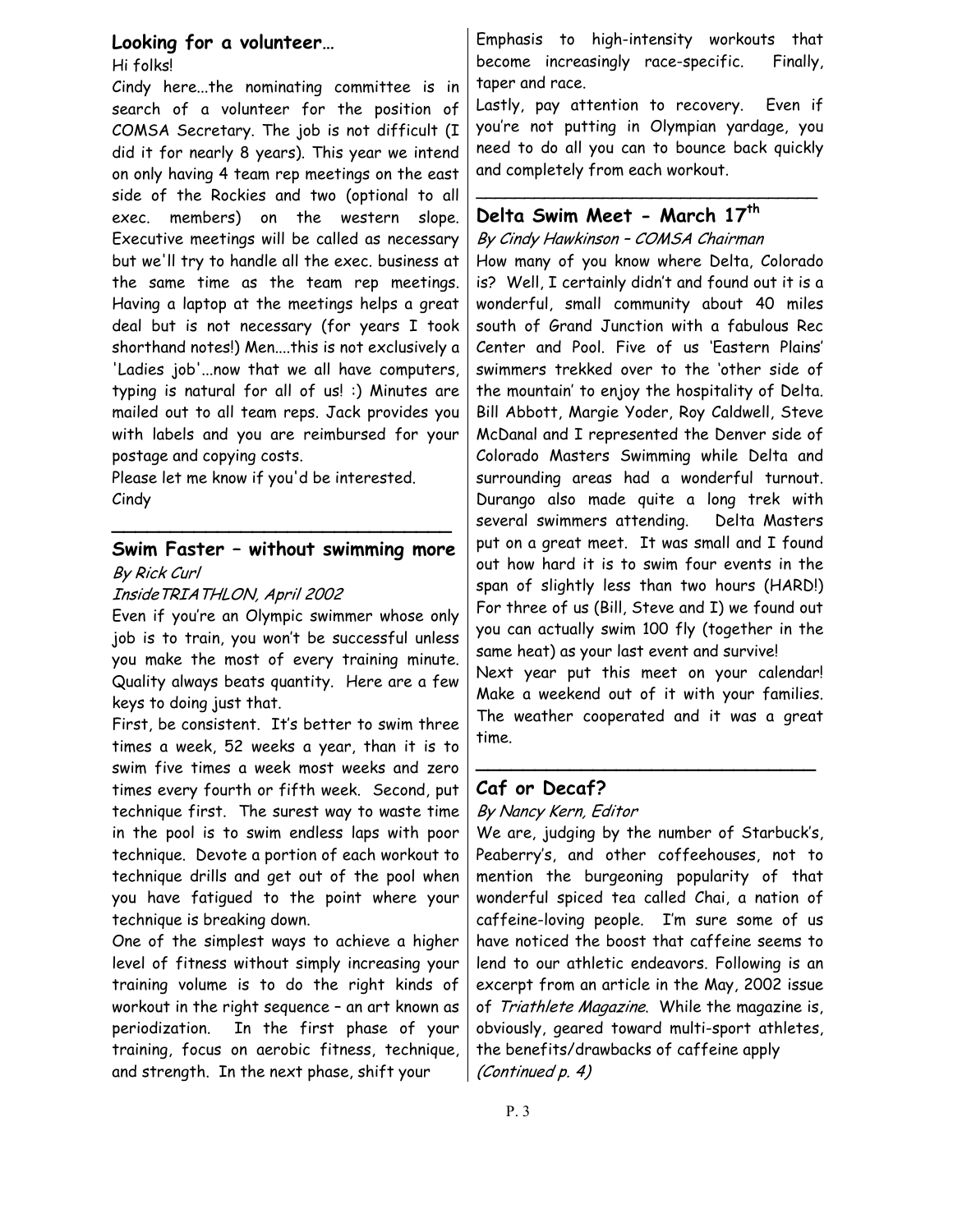#### (Caffeine, cont. from p. 3) equally to competition swimmers.

In the interests of saving space, not to mention retaining your attention, I've edited the article for this newsletter, but I think I've included the salient points. For the complete article, pick up a copy of the magazine.

## Hold the Decaf!

## By Shanti B. Rangwani

Caffeine, when used properly, is proven to enhance performance in endurance athletics. Coffee has been widely used as an aid to increase endurance and intensity of muscle contraction. Bagels, bananas and coffee have long been offered as pre-and post-race meals by organizers of many ultra-endurance and Ironman races. And Kenyan long-distance runners have for years been drinking exotic brews of their hardy coffee beans and chewing glossy kola nuts (another rich source of caffeine) to enhance endurance.

In Tibet they have been doing for over 2,000 years what the Kenyans figured out only a few years ago. Not only do Tibetans drink a lot of caffeine-rich tea, but the also give their horses and mules large vessels of the drink.

Our body has a great affinity for caffeine in that within an hour of its intake, there are traces of it in almost every tissue. It reaches the endocrine glands and triggers the secretion of hormones, especially adrenaline, which increases our heart beat and forces more blood, and thereby nutrients, to the muscles.

But a particular quality of caffeine that has made it a wonderful sports drug is that caffeine induces the release of free fatty acids (FFAs) from fat tissue and skeletal muscle. The muscles that are being exerted then use this energy source in preference to glycogen, which is the principal fuel for muscles. Muscle exhaustion occurs only when we run out of glycogen reserves, which are stored in the body in limited quantities. This glycogen-sparing effect is most pronounced during the first 15 minutes of any aerobic exercise and in this phase glycogen utilization can be reduced by as much as 50 percent through optimum caffeine usage.

Even short exercise periods lasting for as little as fine minutes and anaerobic (non-oxygenrequiring) regimens have been shown to benefit from caffeine intake. This is great news for sprinters. Another study in the British Journal of Sports Medicine found that two cups of strong coffee brought about an improvement of 4 seconds over 1,500 meters and increased kicking speeds at the end of races by 3 percent. The ergogenic effect in anaerobic efforts is due not to muscle glycogen-sparing but to the fact that caffeine also makes you more alert, speeding your reflex to the gun.

Coffee is safe in long-term use of up to 350 to 400 mg a day. (Ed. Note: average mg of caffeine per 8-oz: Decaf Coffee – 5 mg; Regular Coffee – 90 mg; Double Espresso – 160 mg; Caffeinated Tea – 60 mg; Cola – 45 mg.) However, you need to be wary of the risk of building up tolerances. Non-daily use of caffeine can keep your body fresh for the benefits of caffeine whereas people have been known to develop tolerances to the drug within four days of regular use.

Given its complex effects on the human body, many of which have still not been totally understood, it makes great sense to observe a few basic rules about caffeine use to maximize your body's endurance and power.

MINIMIZING THE CAFFEINE NEGATIVES Despite its benefits, caffeine remains a tricky drug and using it astutely entails more than just chugging a cup o' joe.

Following are guidelines for healthful caffeine consumption:

- For starters, caffeine is a powerful diuretic. Caffeine also increases hydration losses through sweat due to its stimulant properties. Make sure to take compensatory hydration (and to practice your technique in training).
- Caffeine is also a laxative and can impair nutrient absorption when taken too close to meals. Since the plasma half-life of caffeine is about two hours, avoid the use of caffeine two hours before and after a big meal.

(Continued p. 5)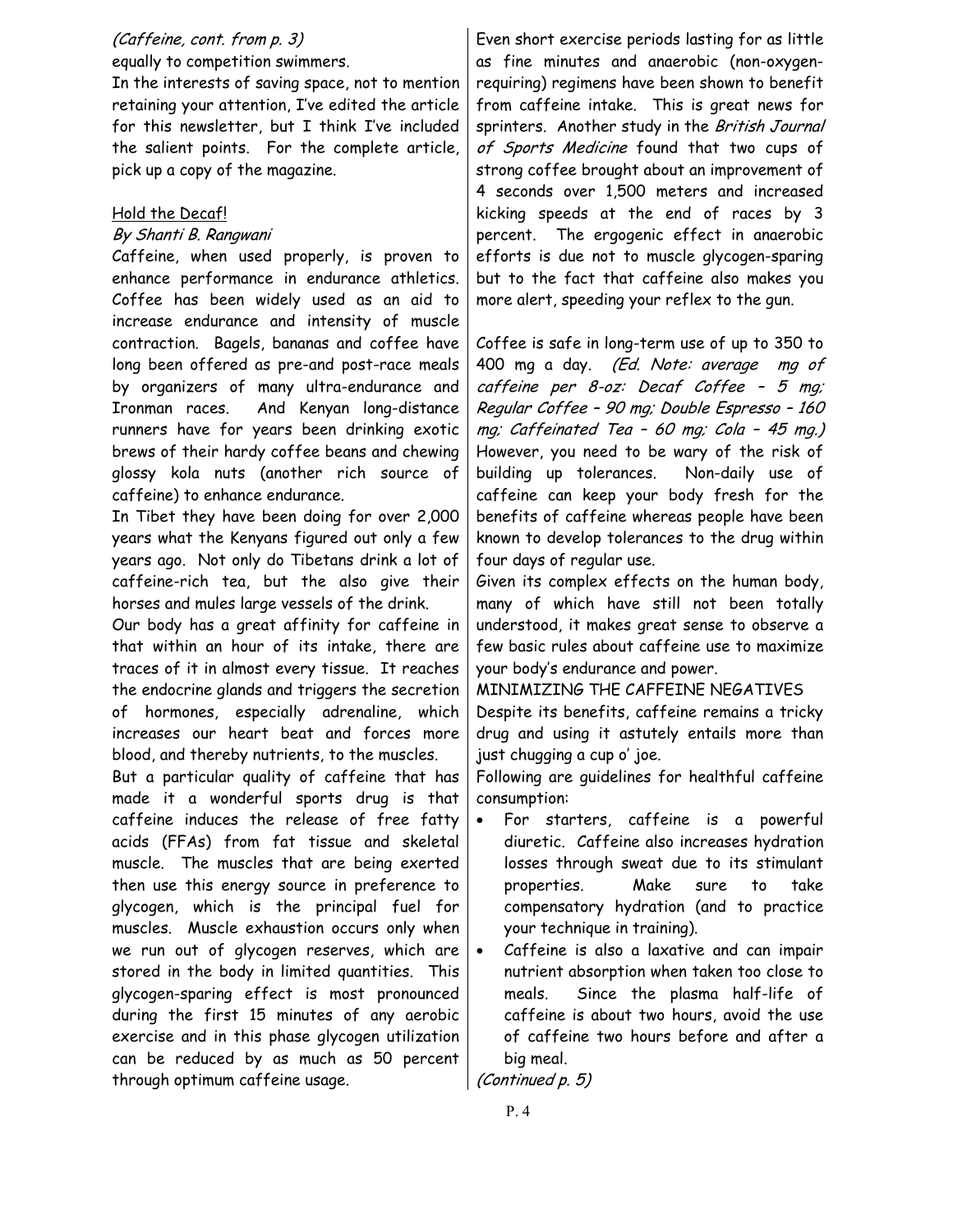#### (Caffeine, cont. from p. 4)

- For the same reason, ingest caffeine about 45 to 60 minutes before competition. This is the stage when it has the maximum effect on fat stores.
- Caffeine of course has well-known stimulant effects which is why it can hamper your sleep patterns and leave you feeling exhausted if taken too close to bedtime.
- Caffeine's simulating effect on the mind needs to be controlled with great care. The right amount will get you sharp and focused before the big event. But too much can leave you confused, panicky and lethargic.
- Abstain for three to four days prior to the big race. This allows for your caffeine tolerance to decrease. Also, watch for signs of withdrawal… including headaches, fatigue and lethargy. Ideally, avoid caffeine use during the week leading up to an event and then use it 45 to 60 minutes before the event. For very short (under three minutes) sprints, use coffee 20-30 minutes before the event to maximize anaerobic output. For longer duration sports (over 30 minutes), use coffee 30 to 45 minutes before the event start. This ensures that caffeine stays in your bloodstream longer. For events between two and 20 minutes use coffee 45 to 60 minutes before the event to ensure maximum glycogen saving.
- Studies have shown that the metabolic benefits of caffeine can be extended by consuming grapefruit juice.

#### THE IDEAL DOSE?

challenged, like I am: there are ~2.2 kg per This varies from individual to individual and according to the type of exercise you prefer. Aerobic races like marathons require smaller doses, whereas anaerobic activities such as sprinting require more potent doses taken half an hour before the event. An ideal dose with the least side-effects would be around 6 mg per kilo, or the caffeine equivalent of about four to five cups of moderately strong coffee [for a 150-lb man; three to four cups for a 120 lb woman]. (Ed. Note – if you're metric-

## pound. So a 150-lb man weighs in at ~68 kg. A 120-lb woman tips the scales at 54.5 kg.) DOES CAFFEINE CONSTITUTE DOPING?

The International Olympic Committee (IOC) has categorized caffeine as a "controlled or restricted substance", under section II of its doping rules. There is no cause for worry, however, because an average 70kg person can guzzle five to six cups of the strongest coffee an hour before exercise, and even then the urinary caffeine level would be stretched to reach the permissible limit.

This being said, efforts are underfoot to reduce the permissible level in IOC-governed competition.

\_\_\_\_\_\_\_\_\_\_\_\_\_\_\_\_\_\_\_\_\_\_\_\_\_\_\_\_\_\_\_\_\_\_\_

#### **From the Editor**

A few months ago, a plea went out to COMSA members asking for volunteers to help with various tasks for the organization. Being somewhat computer-literate, I said I'd be glad to help along those lines. Next thing I knew, Dennis West was calling me thanking me for volunteering to edit the COMSA Newsletter!

I'm a member of COMSA because I'm a triathlete. (You may have seen us swimming at Chatfield Reservoir in the summer. We triathletes are very grateful that COMSA affords us the opportunity to practice our open-water swims there.) As such, I'm the de facto triathlon rep for COMSA, as well as newsletter editor. I'll try to include articles in the newsletter that appeal to all aspects of swimming, including those interesting to triathletes.

I'm in the unique position of being able to decide what goes into the Newsletter – which is sometimes a blessing and sometimes a curse! If there's something you'd like to see, or if you have an article you'd like to contribute, please don't hesitate to get in touch. You can reach me at [n-gkern@worldnet.att.net](mailto:n-gkern@worldnet.att.net), or at 303-738- 9760.

Cheers, Nancy Kern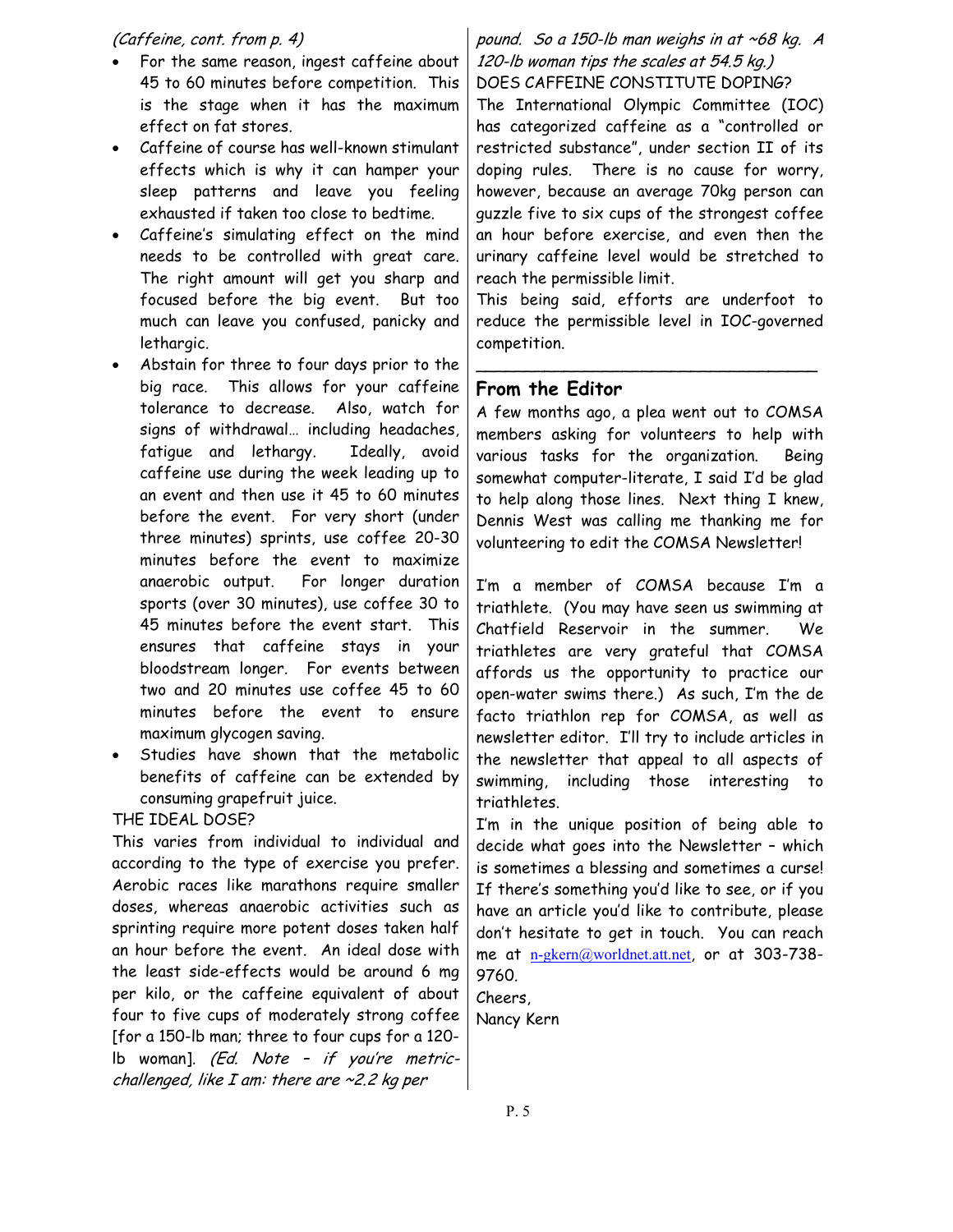# **National relay records broken on March 3rd**

By Cindy Hawkins

Two USMS national records were set at the D.U. Short and Sweet meet on March 3, 2001.

The first one to go was the women's 35+ 4x200 relay. Led by Kathy Garnier in a 2:04.52, this relay was exciting to watch. Laura Smith followed Nancy's lead with a 2:06.44. Judy Nelson kept the pace with a 2:06.68 and Heather Hagadorn brought it in with a 1:59.98 for a new record of 8:16:72. (the previous record was 8:38.48 set in 1996.)

The men followed suit with an incredible 55+ 4x100 relay. Led off by Carl Selles with a 54.8; Bill Abbott took over with a 57.1. Arnie Dowd continued the strong effort with a 56.2 and Rich Abrahams brought it home with a 52.5 for a new record of 3:39:22 (the previous record was 4:03.06 set in 1995.

Pictured below: Kathy Garnier, Heather Hagadorn, Judy Nelson, and Laura Smith